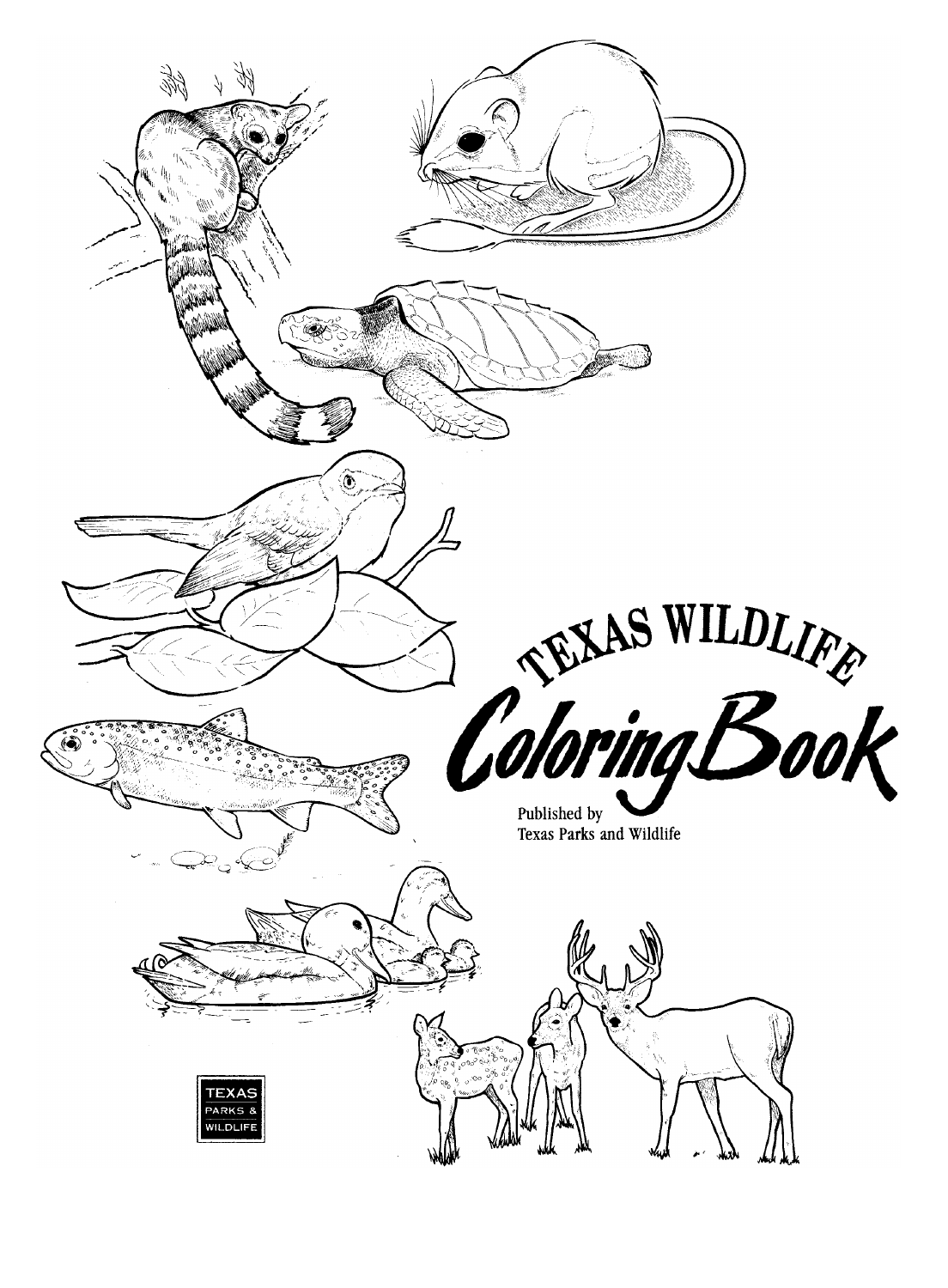## **KEMP'S RIDLEY SEA TURTLE**  *Lepidochelys Kempi* **(Cold-blooded)**

### Let's learn about the Sea Turtle

Kemp's Ridley sea turtle, found in coastal waters and bays of the Gulf and in the Atlantic Ocean, is the smallest, most endangered sea turtle. This reptile weighs 80 to 100 pounds and grows to 30 inches long. Little is known about its life in the open ocean. It prefers shallow waters close to shore where it feeds on such things as crabs, snails, clams and some plants, and often is caught and drowned in shrimp nets. Pollution, both chemical and plastic, affect it. From April through August females lay clutches of soft, white eggs in sandy beaches from Veracruz, Mexico, to Corpus Christi, but few have nested on Texas beaches in recent years. When the young hatch in 50 to 70 days, they head for the water. In some areas, this turtle and its eggs are eaten by humans. Because it is critically endangered, the Ridley is the focus of international conservation efforts.



### What did we learn about the Sea Turtle?



- 1. Is this animal a bird, mammal, reptile or fish?
- 2. What is its common name?
- 3. Is it a game, nongame or endangered species?
- 4. Is it warm-blooded or cold-blooded?
- 5. Where does it live in Texas?
- 6. Is it a predator, prey or both?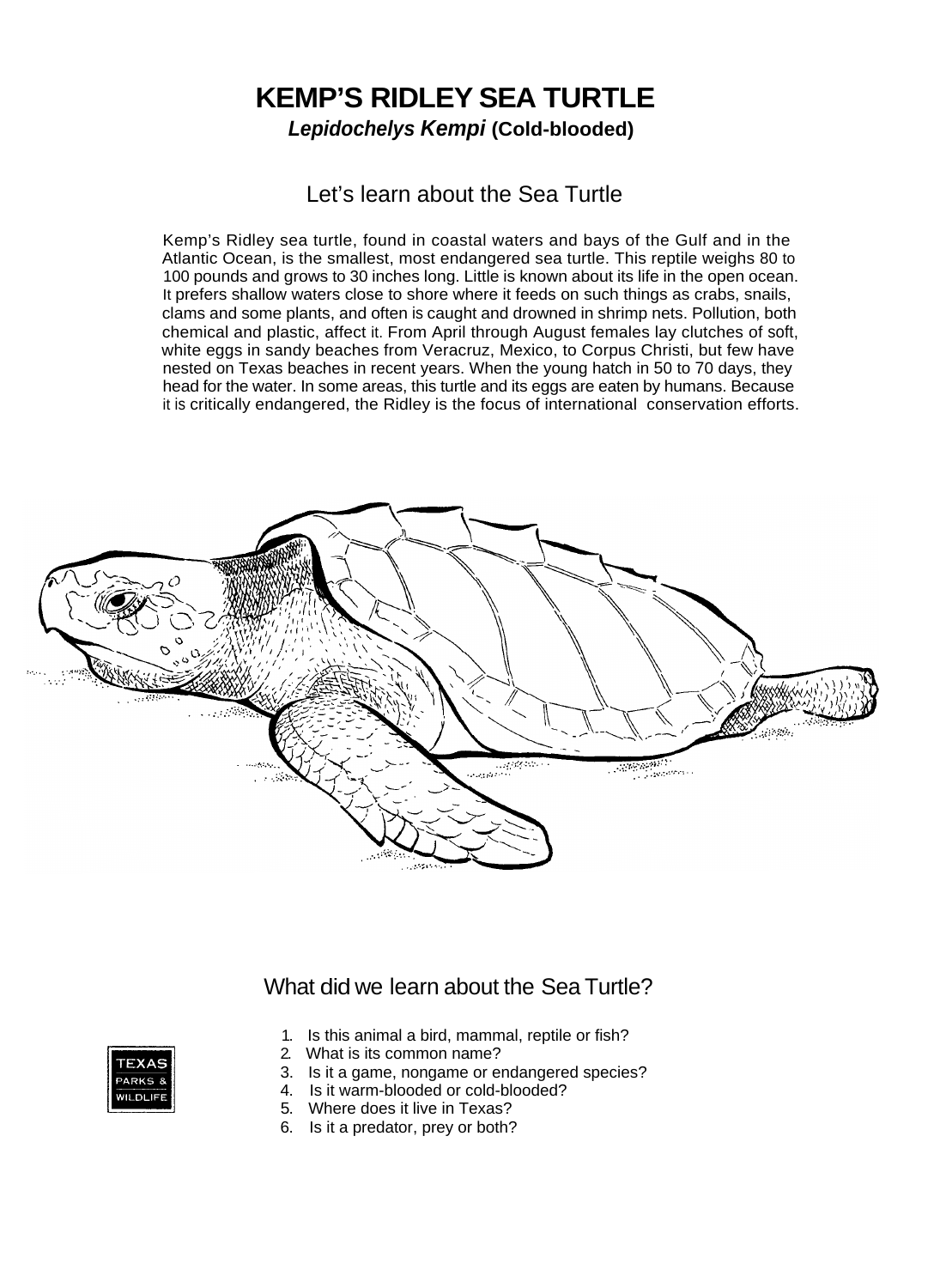## **MALLARD DUCK**  *Anas platyrhynchos* **(Warm-blooded)**

#### Let's learn about the Mallard Duck

The mallard, a migratory game bird, winters in Texas marshes, swamps, ponds, lakes and bays and is found in parts of the state in the summer. It is known as a "puddle duck" and feeds by dabbling and "upending" in shallow water rather than by diving. It eats the roots of wild lilies, reeds and cattails, duckweed, and seeds from wild millet, rice, smartweed and other plants. It also eats many kinds of insects, including mosquito larvae. The female's nest, found close to water among the reeds or grass, may contain 8 to 15 greenish buff eggs that take about 25 days to hatch. Hawks and other predators eat the eggs and hatchlings, and hunters harvest adult mallards during the hunting season.



### What did we learn about the Mallard Duck?



- 1. Is this animal a bird, mammal, reptile or fish?
- 2. What is its common name?
- 3. Is it a game, nongame or endangered species?
- 4. Is it warm-blooded or cold-blooded?
- 5. Where does it live in Texas?
- 6. Is it a predator, prey or both?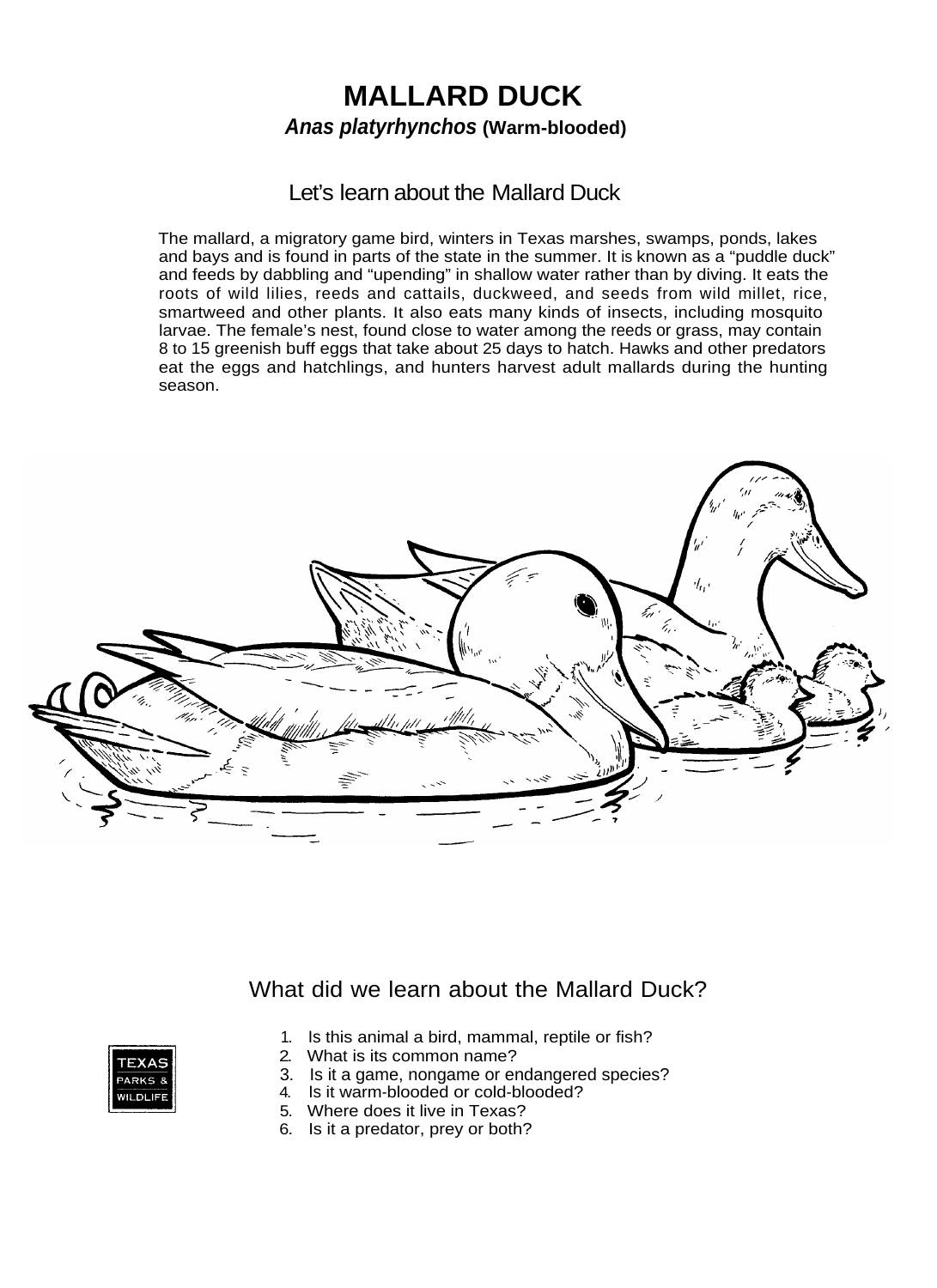# **BLACK-CAPPED VIREO**  *Vireo atricapillus* **(Warm-blooded)**

### Let's learn about the Vireo

Scattered populations of the endangered black-capped vireo live in the central part of the state. This tiny bird has special habitat needs-trees and shrubs with ground-reaching foliage combined with open grassy areas where the insects on which it feeds are plentiful. It winters in Mexico, returning to Texas in late March to nest. Major threats to its survival include changes in its habitat, and the aggressive cowbirds nesting habits. Cowbirds lay eggs in about 80% of the vireos' nests. When the larger cowbirds hatch, they kick the young vireos out, and the parent birds continue to feed and raise the cowbirds. The future of the vireo depends on habitat management and cowbird control.



What did we learn about the Vireo?

- **1.** Is this animal a bird, mammal, reptile or fish?
- **2.** What is its common name?
- **3.** Is it a game, nongame or endangered species?
- **4.** Is it warm-blooded or cold-blooded?
- *5.* Where does it live in Texas?
- **6.** Is it a predator, prey or both?

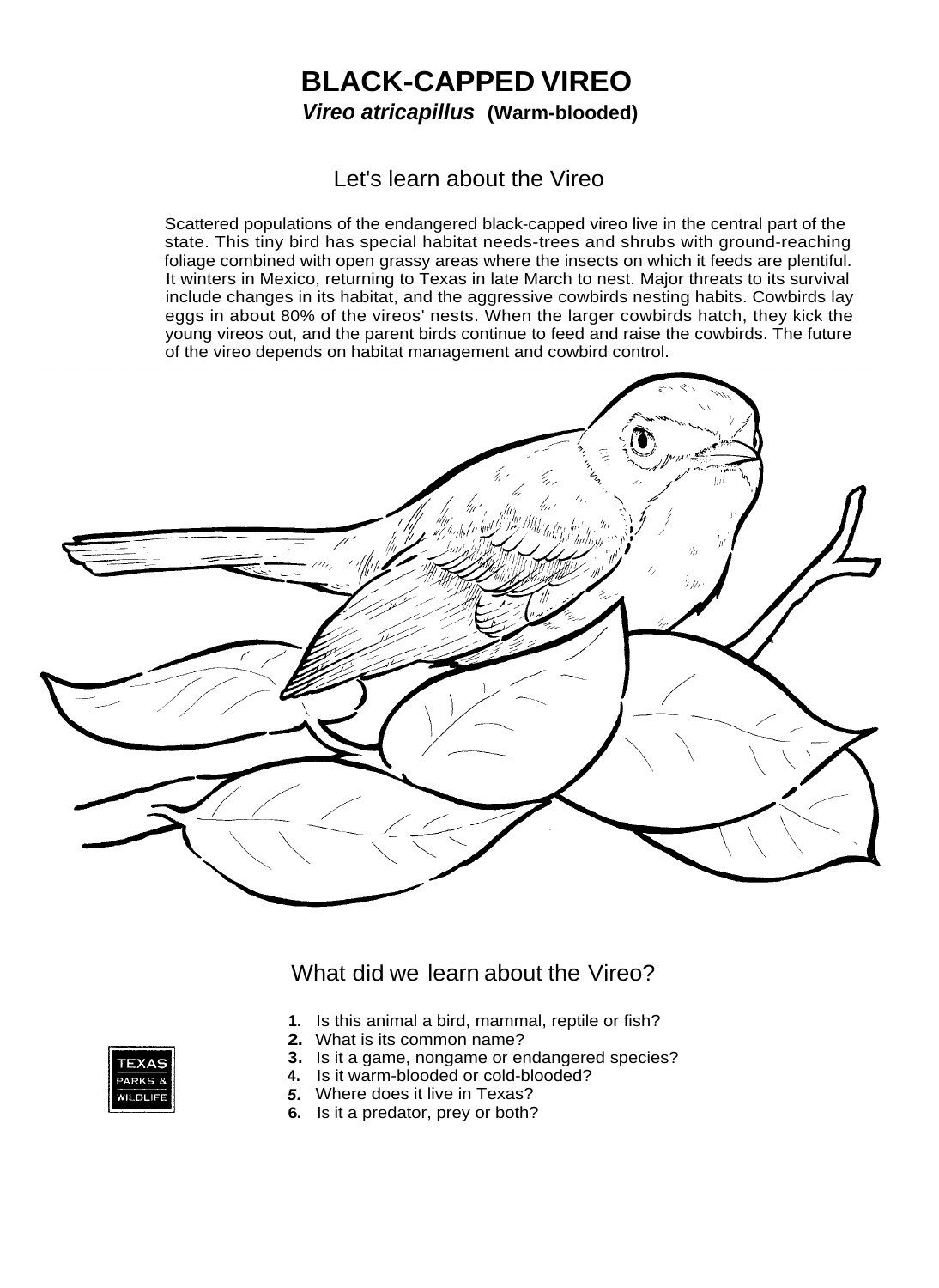# **RAINBOW TROUT**  *Salmo gairdneri* **(Cold-blooded)**

#### Let's learn about the Trout

Rainbow trout are not native to Texas; however, each year when water temperatures are cool enough for them to survive, 8- to 10-inch hatchery-reared rainbows are stocked in selected locations around the state. Anglers look forward to catching these sporty game cool enough for them to survive, 8- to 10-inch hatchery-reared rainbows are stocked in<br>selected locations around the state. Anglers look forward to catching these sporty game<br>fish. This annual stocking is known as a "put a "put" in the water to be "taken" by anglers are not caught, they usually do not survive the summer heat. Rainbows feed on insects and other small water creatures.



### What did we learn about the Trout?



- 1. Is this animal a bird, mammal, reptile or fish?
- 2. What is its common name?
- 3. Is it a game, nongame or endangered species?
- 4. Is it warm-blooded or cold-blooded?
- 5. Where does it live in Texas?
- 6. Is it a predator, prey or both?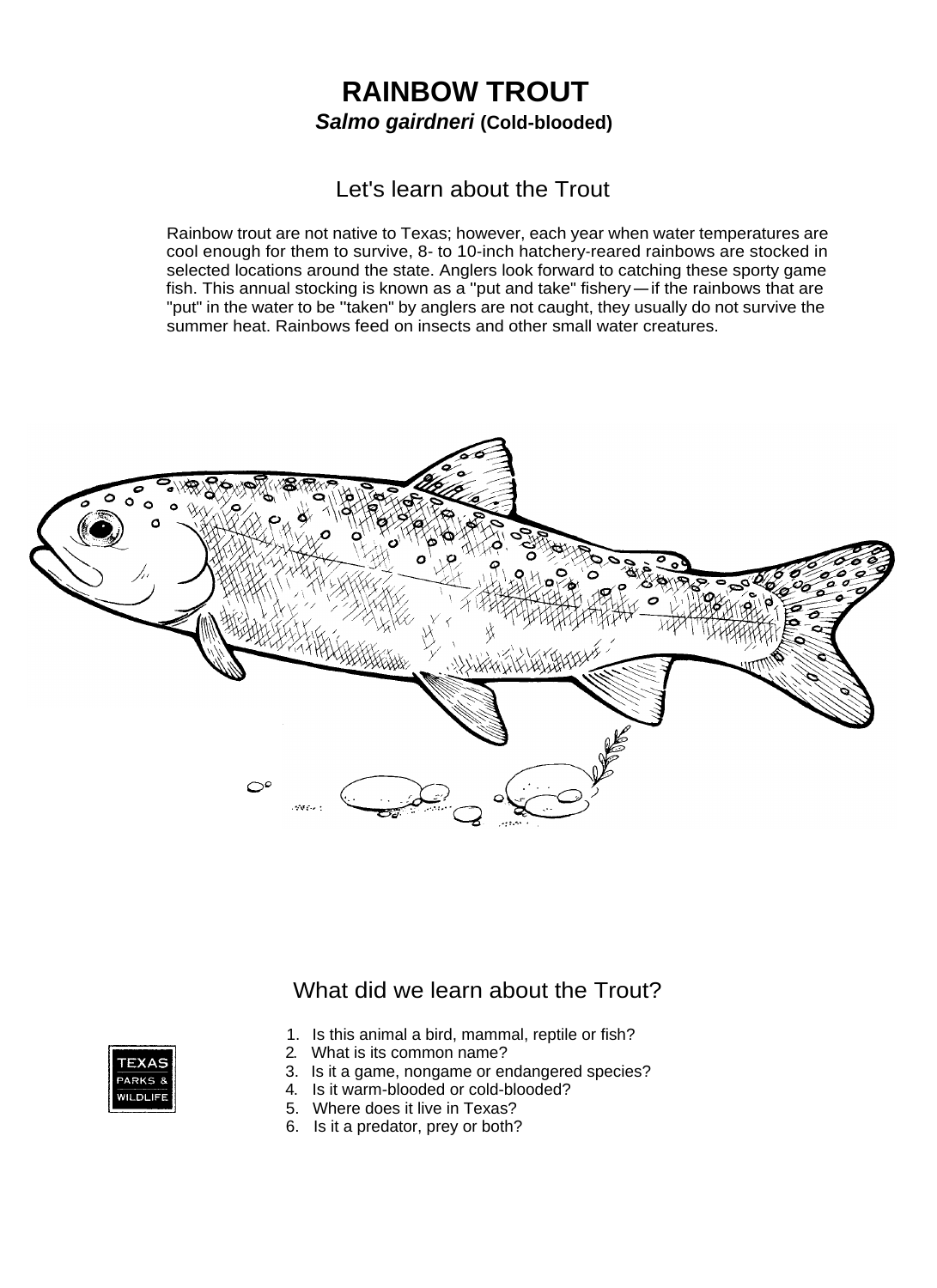### **RINGTAIL**  *Bassariscus astutus* **(Warm-blooded)**

### Let's learn about the Ringtail

The ringtail, found in most of the state, is a nocturnal (night-active) mammal that prefers rocky canyon ledges, crevices and caves; abandoned houses or barns; and hollow trees for homesites. It eats rats, mice, birds, rabbits, snakes, lizards and insects, as well as fruits and berries. Breeding takes place in early spring, and in six weeks two to four toothless young are born. Their eyes and ears, sealed at birth, open in about a month, and by the time they are four months old they are on their own. Worst enemies include the great horned owl and large snakes. Since the ringtail is a special type of game animal, known as a fur-bearer, a trapper's license is required to hunt it.

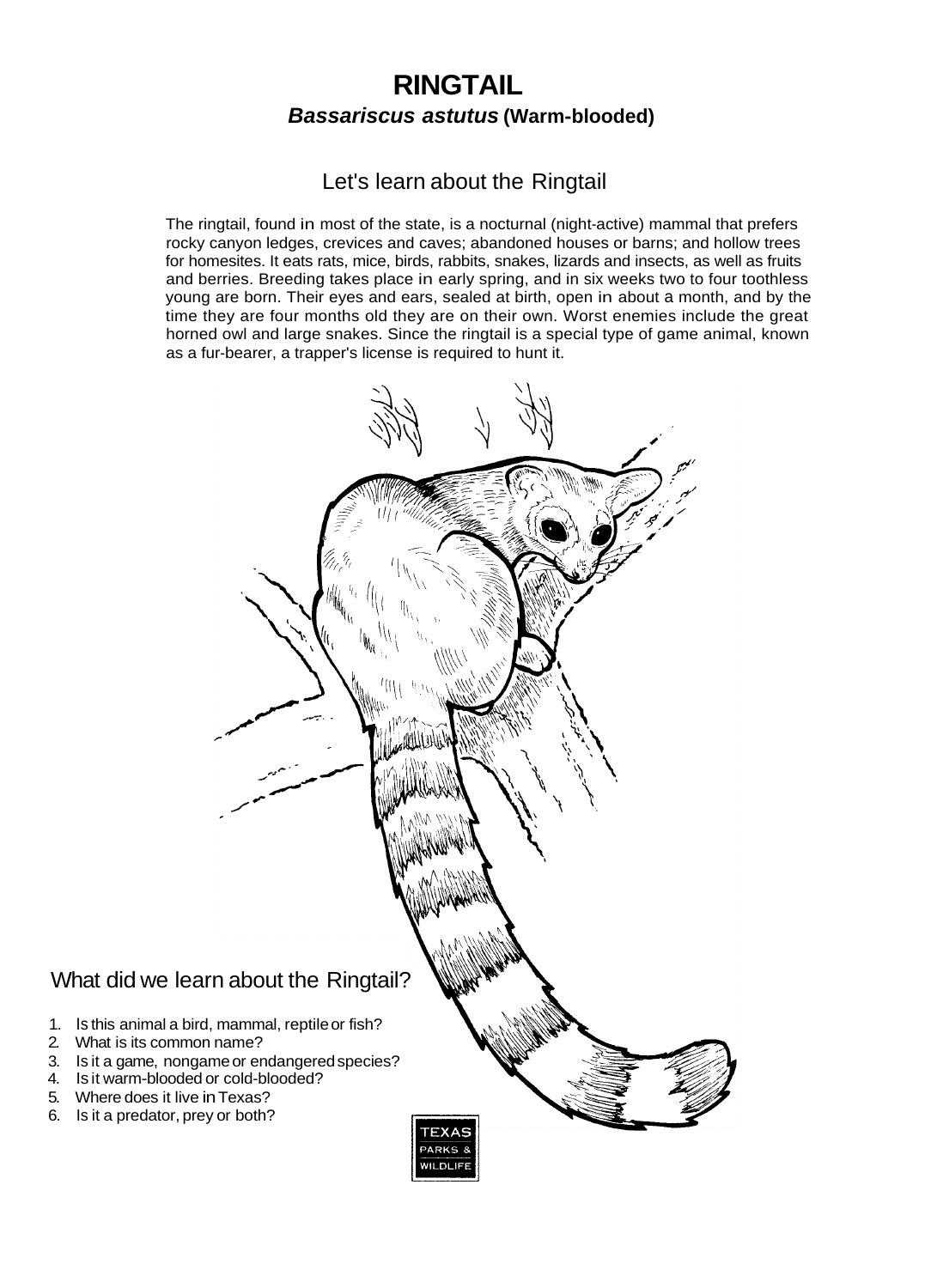## **TEXAS KANGAROO RAT**  *Dipodomys elator* **(Warm-blooded)**

#### Let's learn about the Kangaroo Rat

The Texas kangaroo rat is a small endangered mammal found only in a few counties in north-central Texas. It has a white-tipped tail longer than its body, and it hops like a kangaroo, using large hind feet. It is nocturnal (night-active), searching for food during the darkest hours. Seeds are its main diet, and mesquite beans are favored in late summer. **It** lives in an underground burrow system of tunnels with storage spaces and sleeping areas. Two or three young are born in late May or June, but very little is known about this mammal's breeding habits and family life. Predators include owls, coyotes, bobcats, foxes and large snakes. The primary threat to this endangered species is clearing mature mesquite brushland and converting it to pasture and cropland.



### What did we learn about the Kangaroo Rat?



- 1. Is this animal a bird, mammal, reptile or fish?
- 2. What is its common name?
- 3. Is it a game, nongame or endangered species?
- 4. Is it warm-blooded or cold-blooded?
- 5. Where does it live in Texas?
- 6. Is ita predator, prey or both?